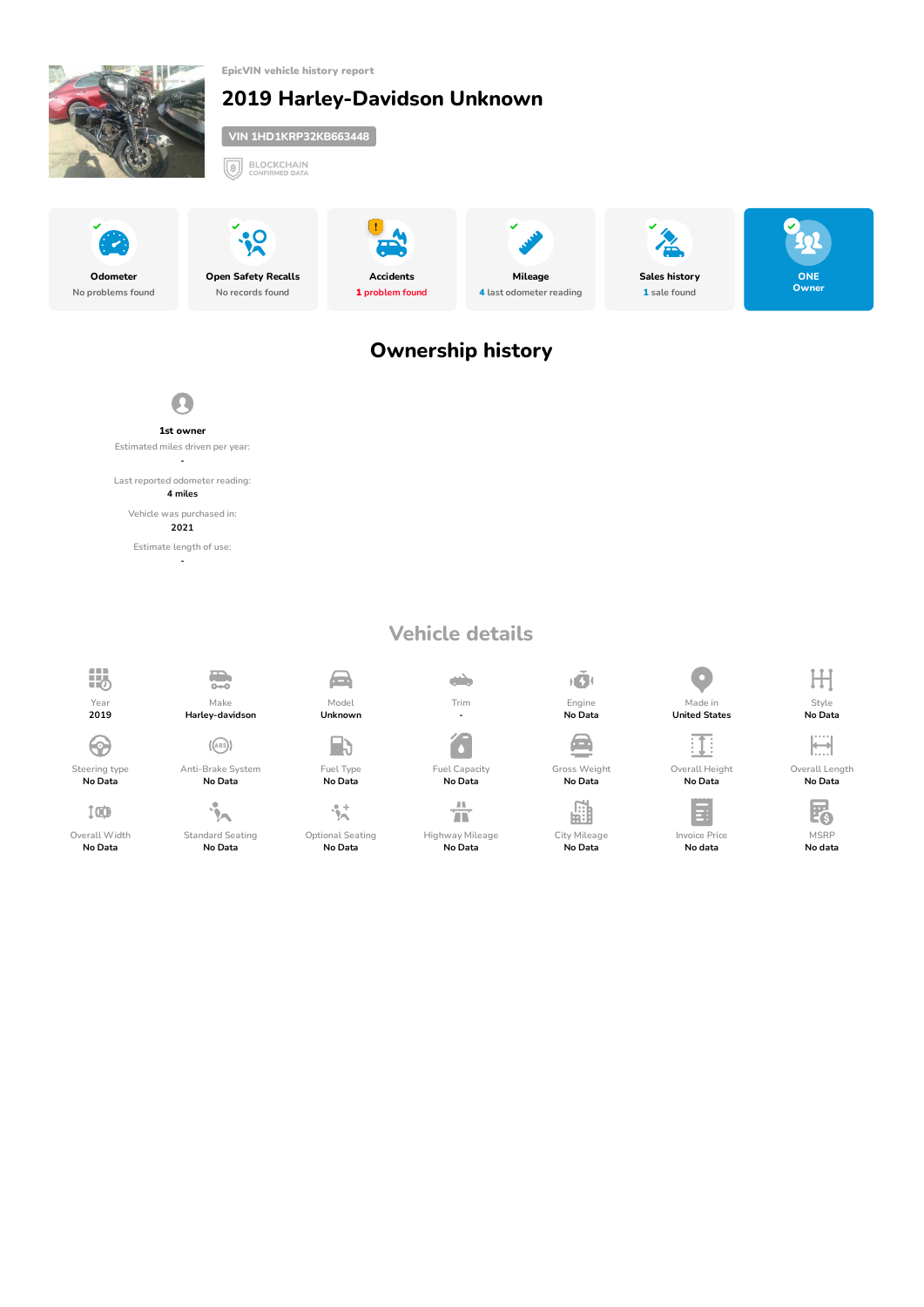## **Odometer check**

<span id="page-1-0"></span>**records found: 2 / No problem reported Source: NMVTIS Odometer:** Not Actual Note that the set of the set of the set of the set of  $\sim$  No problems found **Odometer: Tampering Verified No problems found** No problems found **Odometer: Exempt from Odometer Disclosure** Note that the set of the problems found **Odometer: Exceeds Mechanical Limits** Note that the set of the set of the set of the problems found **Odometer: May be Altered No problems found**  $\overline{\smile}$  No problems found **Odometer: Replaced** No problems found **Odometer: Reading at Time of Renewal Constant of Algebra**  $\bigcirc$  No problems found **Odometer: Discrepancy Contract Contract Contract Contract Contract Contract Contract Contract Contract Contract Contract Contract Contract Contract Contract Contract Contract Contract Contract Contract Contract Contract Odometer: Call Title Division** No problems found **Odometer: Exceeds Mechanical Limits Rectified**  $\left( \cdot \right)$  No problems found

**Mileage/Year Dependence**



<span id="page-1-2"></span><span id="page-1-1"></span>

| DATE        | MILEAGE |               |
|-------------|---------|---------------|
| May 7, 2019 | д       | <b>NMVTIS</b> |
| Feb 3, 2021 | д       | <b>NMVTIS</b> |

## **Open safety recall check**

**No Records Found**

## **Junk / Salvage / Insurance records**

### **records found: 1 Source: NMVTIS DATE OBTAINED REPORTING ENTITY DETAILS Nov 16, 2020 GEICO INDEMNITY COMPANY SAN DIEGO, CA Email: vehinq@geico.com Phone: 8008413000 Record Type: Insurers**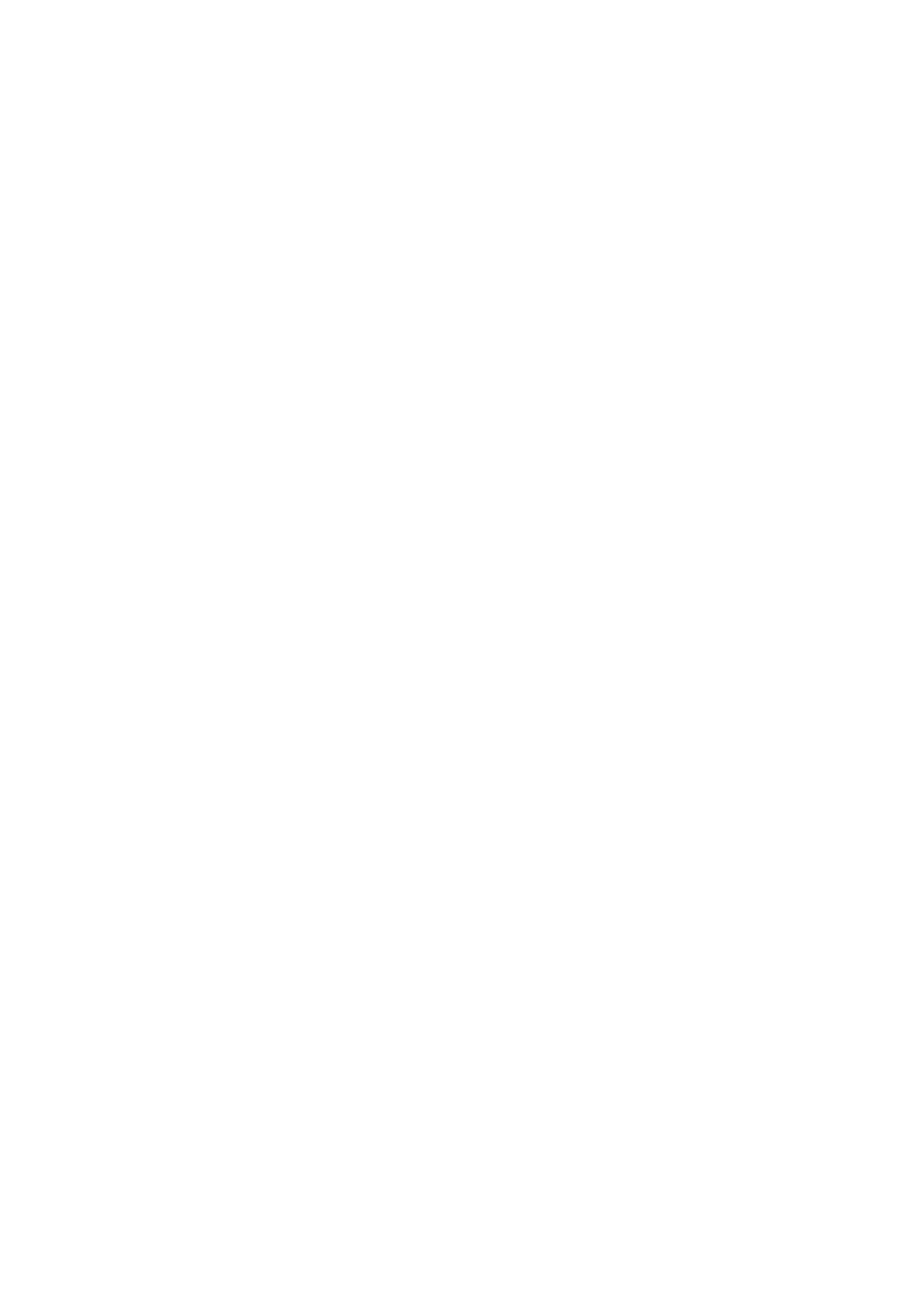# **Title History Information**

| Source: NMVTIS                                                                                 | records found: 2 |                |                               |  |
|------------------------------------------------------------------------------------------------|------------------|----------------|-------------------------------|--|
| <b>Current Title Information</b>                                                               |                  |                |                               |  |
| <b>TITLE ISSUE DATE</b>                                                                        | <b>STATE</b>     | <b>MILEAGE</b> | <b>EVENT</b>                  |  |
| Feb 3, 2021                                                                                    | CA               | 4 mi           | <b>Title and Registration</b> |  |
| <b>Historical Title Information</b>                                                            |                  |                |                               |  |
| <b>TITLE ISSUE DATE</b>                                                                        | <b>STATE</b>     | MILEAGE        | <b>EVENT</b>                  |  |
| May 7, 2019                                                                                    | CA               | 4 mi           | <b>Title and Registration</b> |  |
| If you will to obtain additional title information from the state of title - please click HERE |                  |                |                               |  |

**Stolen vehicle check**

### **No problem reported**

**No Thefts Records Found**

# **Major title brand check**

| Source: NMVTIS                                   | No problem reported                     |
|--------------------------------------------------|-----------------------------------------|
| $\bigcirc$<br>Fire brand                         | $\blacktriangleright$ No problems found |
| Hail, flood brand<br>$\bigcirc$                  | $\blacktriangleright$ No problems found |
| Manufacturer buyback<br>$\bigcirc$               | $\blacktriangleright$ No problems found |
| Junk or scrapped brand<br>$\bullet$              | $\blacktriangleright$ No problems found |
| Salvage brand<br>O                               | $\blacktriangleright$ No problems found |
| Rebuilt or rebuildable brand<br>$\mathbf \oplus$ | $\blacktriangleright$ No problems found |
| <b>Export Only Vehicle</b><br>$\mathbf \bullet$  | $\blacktriangleright$ No problems found |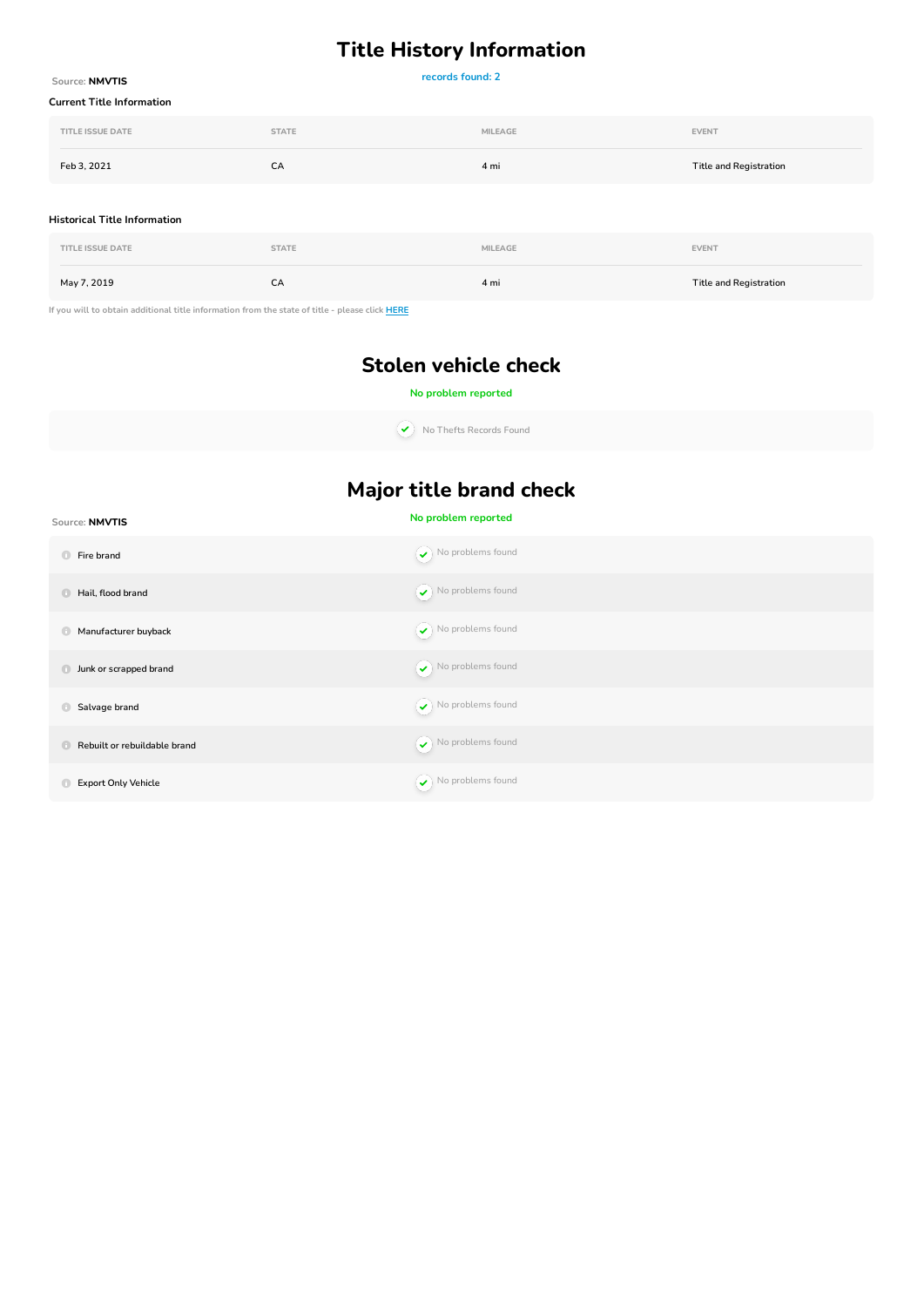## **Other title brands check**

| Source: NMVTIS                             | No problem reported                     |
|--------------------------------------------|-----------------------------------------|
| Salt water damage                          | $\blacktriangleright$ No problems found |
| Vandalism                                  | $\blacktriangleright$ No problems found |
| <b>C</b> Kit                               | $\blacktriangleright$ No problems found |
| <b>Dismantled</b>                          | $\bullet$ No problems found             |
| Test Vehicle                               | $\blacktriangleright$ No problems found |
| Refurbished                                | $\bullet$ No problems found             |
| Collision                                  | $\blacktriangleright$ No problems found |
| <b>Prior Taxi</b>                          | $\blacktriangleright$ No problems found |
| <b>Prior Police</b>                        | $\bullet$ No problems found             |
| <b>Original Taxi</b>                       | $\blacktriangleright$ No problems found |
| <b>Original Police</b>                     | $\blacktriangleright$ No problems found |
| Gray Market                                | $\bullet$ No problems found             |
| Antique                                    | $\blacktriangleright$ No problems found |
| Classic                                    | $\blacktriangleright$ No problems found |
| Agricultural Vehicle                       | $\blacktriangleright$ No problems found |
| <b>Logging Vehicle</b>                     | $\blacktriangleright$ No problems found |
| Street Rod                                 | $\blacktriangleright$ No problems found |
| <b>C</b> Vehicle Contains Reissued VIN     | $\bullet$ No problems found             |
| Replica                                    | $\blacktriangleright$ No problems found |
| <b>Totaled</b>                             | $\blacktriangleright$ No problems found |
| Owner Retained                             | $\blacktriangleright$ No problems found |
| <b>Bond Posted</b>                         | $\blacktriangleright$ No problems found |
| Memorandum Copy                            | $\blacktriangleright$ No problems found |
| <b>Parts Only</b>                          | $\bullet$ No problems found             |
| Recovered Theft                            | $\blacktriangleright$ No problems found |
| Undisclosed Lien                           | $\blacktriangleright$ No problems found |
| Prior Owner Retained                       | $\blacklozenge$ No problems found       |
| Vehicle Non-conformity Uncorrected         | $\blacktriangleright$ No problems found |
| Vehicle Non-conformity Corrected           | $\blacktriangleright$ No problems found |
| <b>D</b> Vehicle Safety Defect Uncorrected | $\blacktriangleright$ No problems found |
| <b>C</b> Vehicle Safety Defect Corrected   | No problems found                       |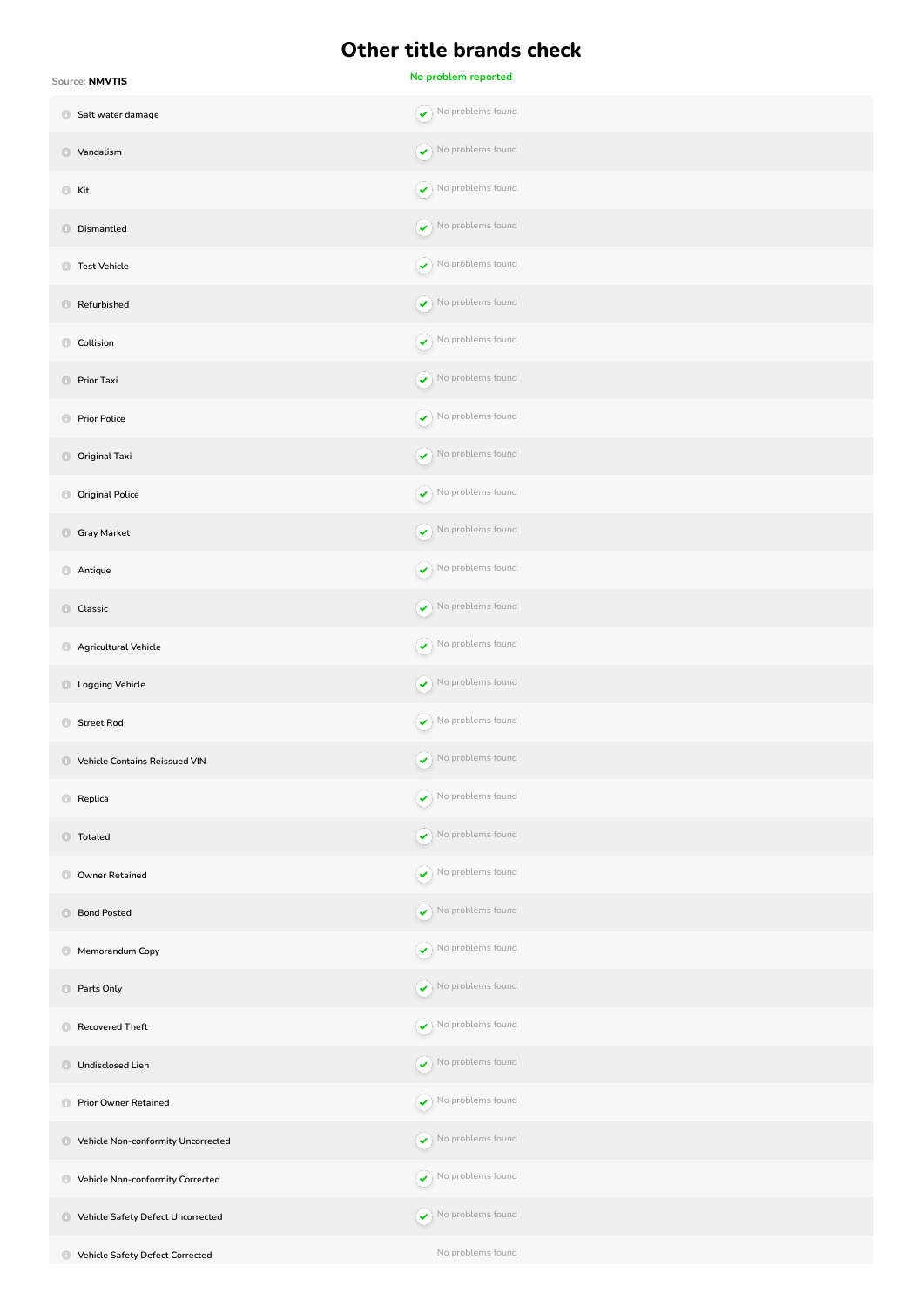| <b>VIN Replaced</b><br>$\bullet$              | $\curvearrowright$<br>$\blacktriangleright$ No problems found |
|-----------------------------------------------|---------------------------------------------------------------|
| Gray Market: Non-compliant<br>$\bigcirc$      | $\blacktriangleright$ No problems found                       |
| <b>Gray Market: Compliant</b><br>$\bigcirc$   | $\blacktriangleright$ No problems found                       |
| <b>Former Rental</b><br>$\bigcirc$            | $\blacktriangleright$ No problems found                       |
| <b>Disclosed Damage</b><br>$\bigcirc$         | $\blacktriangleright$ No problems found                       |
| Prior Non-Repairable / Repaired<br>$\bigcirc$ | $\blacktriangleright$ No problems found                       |
| $\bigoplus$<br>Crushed                        | $\blacktriangleright$ No problems found                       |

# **Vehicle damages**

<span id="page-5-0"></span>This section lists reported damages to this vehicle. You can use this information as leverage when negotiating the price of the car. If the damages are excessive, consider a **different vehicle**

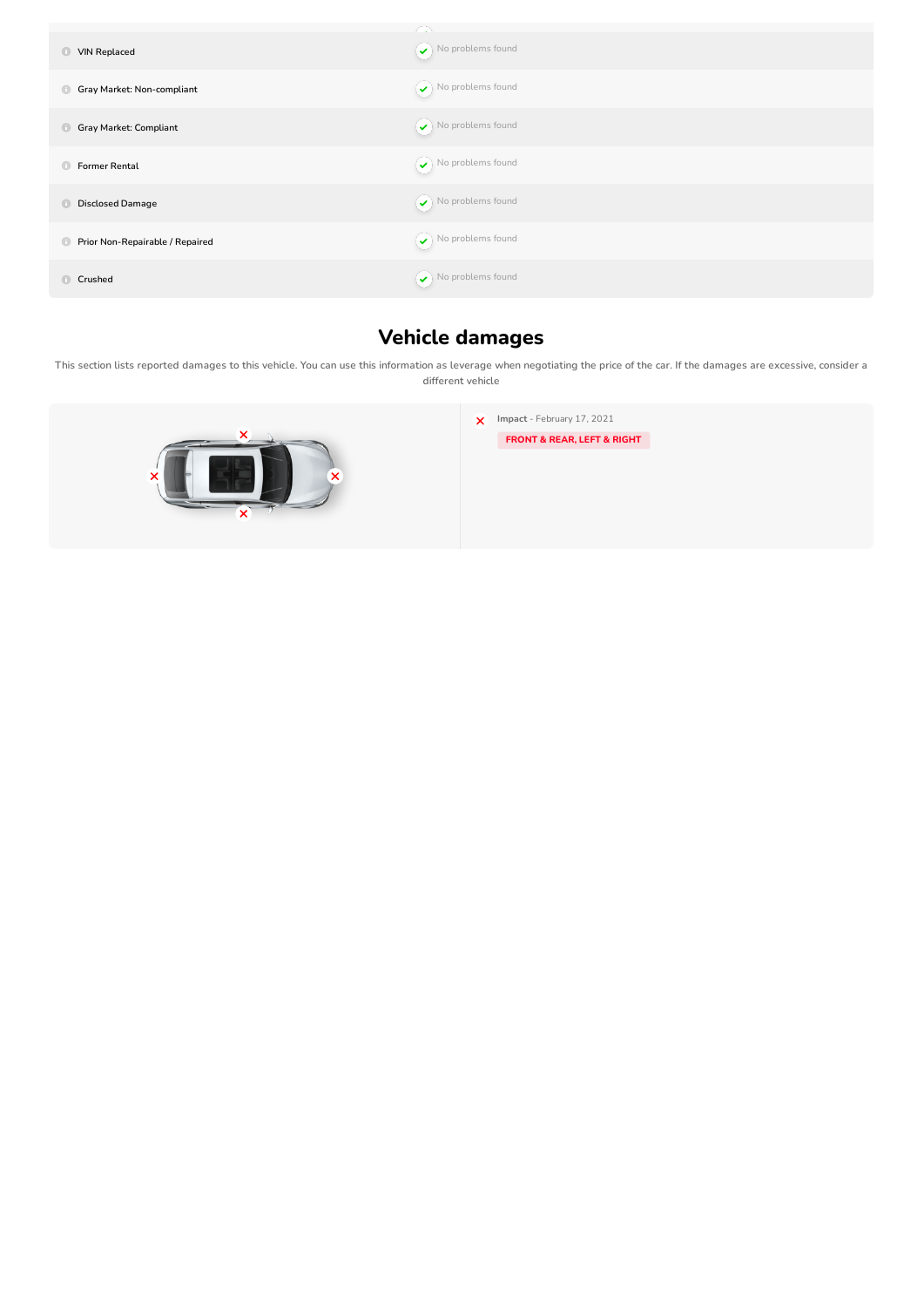### **Sales history**

**records found: 1**

#### **Feb 22, 2021 - Auction**

**Here is the information that was provided when the vehicle was put on sale in 2021**

<span id="page-6-0"></span>**Cost: - Odometer: - Location: REC RIDES - Online-Exclusive, CA** THOTKRP32KB6634

**Fuel type: Other**

**Exterior color: BLACK**

**Engine: 2 Interior color: BLACK**

**Transmission: Unknown Body style: TOURING**

**Title status: SALVAGE CERTIFICATE**

#### **Additional info**

**Damage: FRONT & REAR, LEFT & RIGHT Loss Type: COLLISION Country Maker: AF Start: STATIONARY Cylinder: 2 Cyl Vin Status: OK Acv: 27057 Estimated Repair Cost: 26538 Engine Size: 2 Cd Player: N/A Keyfob: MISSING Radio: PRESENT Stored: Offsite**

#### **Notes**

CA BUYERS ONLY

## **Market price analysis**

#### **Classied sites price range**

**Approximate price if you were to purchase this vehicle from a dealer**



Market price analysis is based on a vehicle's history such as vehicle class and age, number of owners,<br>accident and damage history, title brands, odometer readings, etc. This information is used to compare<br>the vehicle's fa